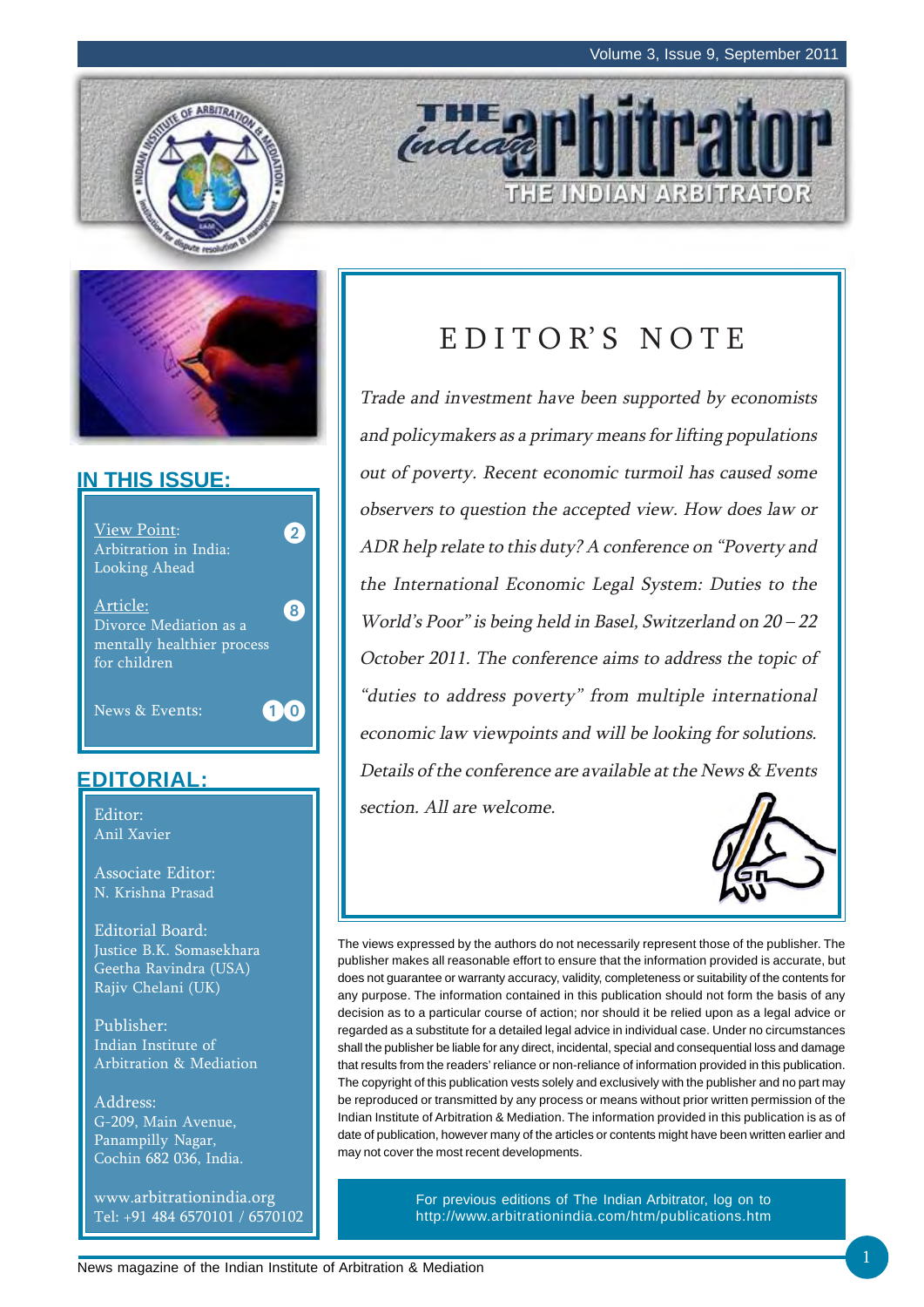

## Arbitration in India: Looking Ahead : TRISHA MITRA

India is on the threshold of phenomenal growth in industries and commerce and it is but obvious that such a growth will be accompanied by a rise in commercial disputes. A statutory framework that ensures arbitration in India as a smooth and free process, will go a long way in boosting this industrial and commercial growth in the country. However, it is of the opinion of critics, legal luminaries and even business houses that the Supreme Court of India and the High Courts, in a slew of judgments, have failed to recognize and uphold the essence of the Act, which has led to confusing and faulty interpretations by them. The author analyses the various judgments, its impact and the changes in store.

Nearly one and half decades after the enactment of the Arbitration and Conciliation Act, 1996 (hereinafter "the Act"), there are whispers in the air that the Act has lost its basic structure and identity and is no longer what its legislators intended it to be.

Arbitration is an alternate dispute resolution mechanism by which two parties to a dispute choose to settle it outside the precincts of the Courts of the land. It is well settled that arbitration is, by its very nature, a cheaper and less timeconsuming process than litigation, especially in India where cases are known to prolong for decades. Also, it is no doubt far more confidential, and the resulting award is generally easier to enforce than a court decision, owing largely to the New York Convention. India is now on the threshold of phenomenal growth in industries and commerce and it is but obvious that such a growth will be accompanied by a rise in commercial disputes. A statutory framework that ensures arbitration in India as a smooth and free process, will go a long way in boosting this industrial and commercial growth in the country.

However, it is of the opinion of critics, legal luminaries and even business houses that the Supreme Court of India and the High Courts, in a slew of judgments, have failed to recognize and uphold the essence of the Act, which has led to confusing and faulty interpretations by them. While arbitration is supposed to be a process free from the encumbrances of the Court, the Courts of the land have now interpreted the provisions of the Act in such a way as to open the flood-gates of judicial interference at every stage of the arbitration process.

It is to be remembered at the very outset that the Act provides for judicial intervention in the following stages:

- 1. Making reference in a pending suit [Section 8]
- 2. Passing interim orders [Section 9]
- 3. Appointment of arbitrators [Section 11]
- 4. Terminating mandate of arbitrator [Section 14(2)]
- 5. Court assistance in taking evidence [Section 27]
- 6. Setting aside an award [Section 34]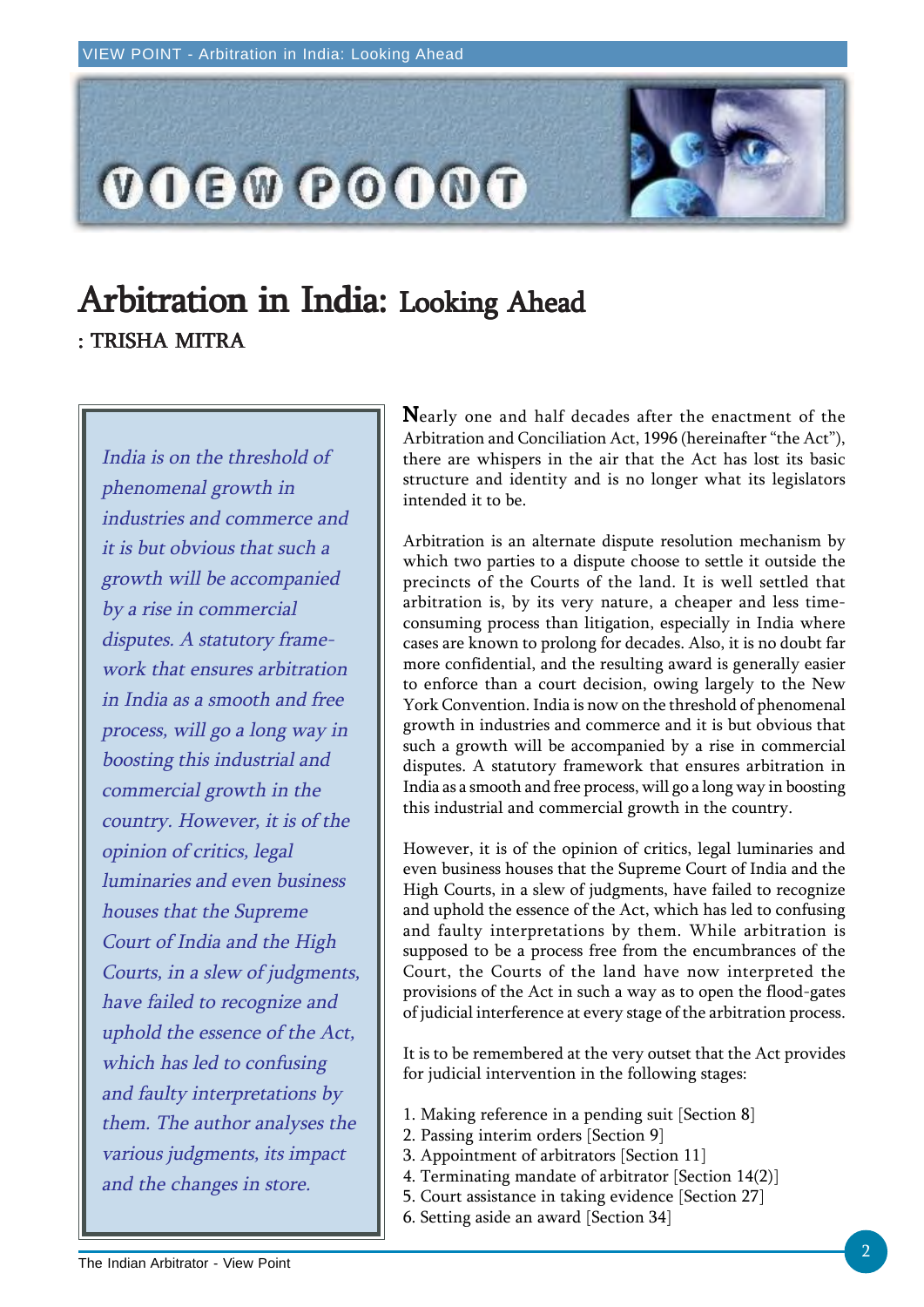

- 7. Enforcement of an award by way of decree [Section 36]
- 8. Entertaining appeals against certain orders [Section 37]
- 9. Directing delivery of award [Section 39(2)]
- 10. Reference of a dispute to arbitration in insolvency proceedings [Section 41]

#### THE BHATIA INTERNATIONAL JUDGMENT:

The onslaught of criticism started with the Bhatia International v. Bulk Trading S.A. and Anr.<sup>1</sup> case wherein the Hon'ble Supreme Court ruled that the Provisions of Part I of the Act (including Section 9) were also applicable to international commercial arbitrations, irrespective of the seat of the arbitration, unless parties specifically contracted out of Part I, either expressly or impliedly. Critics say that this decision broadened the applicability of this Act much beyond what was contemplated by its makers. This case has now started a dangerous trend of judgments; dangerous because the Hon'ble Apex Court did not limit its decision to merely Section 9 of the Act, which has led to other Courts applying other provisions of Part I as well, thereby interfering with foreign arbitral proceedings.

The most recent case-in-point is the judgment by the Hon'ble Supreme Court in Citation Infowares Ltd. v. Equinox Corporation<sup>2</sup> wherein a company incorporated in USA contracted with a company incorporated in India and the contract was governed by the laws of California. The seat of arbitration was not specified. The defendant terminated the contract prematurely and then resisted the plaintiff's application to invoke the arbitration clause in India. The plaintiff filed an application for appointment of an arbitrator under Section 11 of the Act. The question in dispute was whether this application is to be allowed considering the contract was subject to the Californian laws. It was argued on behalf of the defendants that there is a presumption that the law of the contract would be the law of arbitration. The Hon'ble Apex Court held that such presumption is limited to those cases wherein the arbitration clause did not mention the law of arbitration, but specified the seat of arbitration. In such a case, the Court may infer that the seat of arbitration is an indicator that its laws would be the applicable procedural and substantial laws. In the instance case, in the absence of a specified seat of arbitration, the Court held that the Indian Act applied and an arbitrator could be rightly appointed under Section 11 of the Act.

#### (Footnotes)

1 AIR2002SC1432 2 (2009) 5 UJ 2066 (SC)



### Become part of IIAM

We are happy to invite you to become an IIAM Member. Apart from the Governing Council, elected from the members, it is decided to form Expert Committees and Users Committees from the members to give expert advice / opinions to the Governing Council on the improvement of ADR in India. Your association will provide the necessary inspiration for the endeavours of IIAM.



Choose from the different category of memberships.

For details: log on to www.arbitrationindia.com/htm/membership.htm or mail to dir@arbitrationindia.com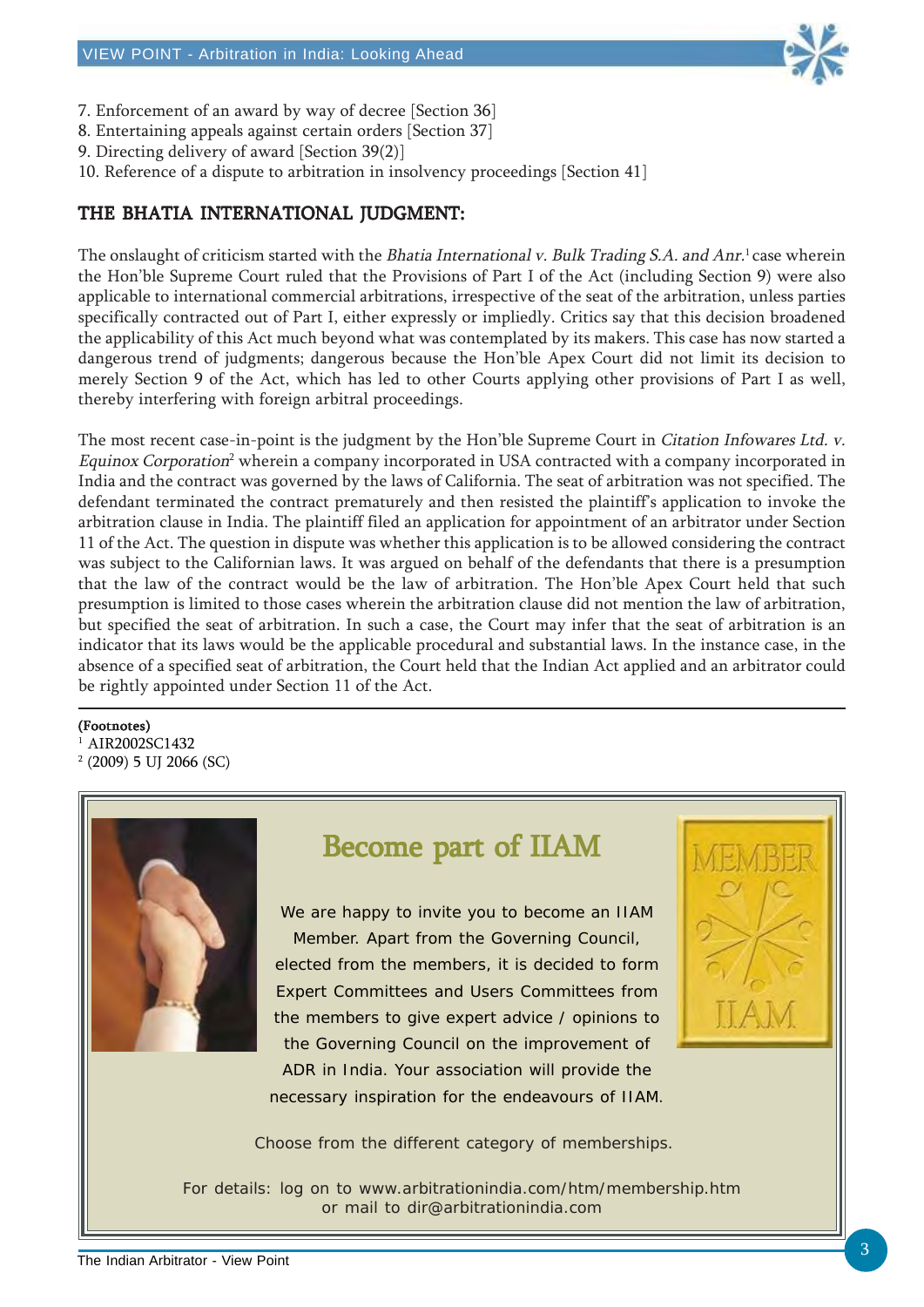

#### COURTS AND SECTION 34:

Section 34 is very significant in respect of the delicate task of balancing the party autonomy on one hand, and judicial control of the arbitral result on the other. This balance accentuates the quest of arbitration to achieve the speed and efficiency coupled with maximum independence from court intervention.<sup>3</sup>

Principles laid down under Section 34 states that an award may be set aside if it is contrary to:

- 1. Fundamental policy of Indian law; or
- 2. The interest of India; or
- 3. Justice or morality: or
- 4. If it is patently illegal.

In the Renusagar Power Plant Co. Ltd. Vs. General Electric Co.<sup>4</sup> case, while giving a narrow meaning to the expression 'public policy of India' the Apex Court observed that "It is obvious that since the Act is calculated and designed to subserve the cause of facilitating international trade and promotion thereof by providing for speedy settlement of disputes arising in such trade through arbitration, any expression or phrase occurring therein should receive, consisting with its literal and grammatical sense, a liberal construction."

Consequently, the Supreme Court in its judgment of *ONGC v. Saw Pipes Ltd.,*<sup>5</sup> has ruled that an arbitral award can be challenged under Section 34 of the 1996 Act on the ground that it violates the public policy of India, interalia, because it is contrary to the fundamental policy of Indian Law, justice and morality or is 'patently illegal'. It also distinguished itself from the Renusagar judgment on the ground that the Renusagar judgment was in context of a foreign award, while the ratio of SAW Pipes would be confined to domestic awards only. Whether foreign or domestic awards, the crux of the matter is that these judgments have undermined the importance of party autonomy and given undue leeway for judicial interference.

The recent decision of the Supreme Court on the subject of setting aside an award on the ground of public policy under Section 34 is *Venture Global Engineering Vs. Satyam Computer Services Ltd.*6 Based on the earlier judgment in Bhatia International, the Supreme Court in this case held that it is open to the parties to exclude the application of the provisions of part I by express and implied agreement, failing which the whole of part I would apply. The unfortunate consequence of such a decision is that any commercial dispute, being subject to arbitration, between two parties anywhere in the world runs the risk of attracting the Indian law on arbitration to govern it. Was this the extent of the Act contemplated by its legislators? Not answered.

#### SECTION 11: THE DOMAIN OF THE CHIEF JUSTICE

The kompetenz-kompetenz principle empowers arbitrators to rule on their own jurisdiction and to determine the validity and existence of the arbitration agreement. In India, the principle is set out in section 16 of the Arbitration Act. Under the various provisions of Section 11 of the Arbitration Act, if parties to an arbitration agreement fail to appoint an arbitrator according to the terms contained in the arbitration agreement, then either party may approach the Chief Justice of the Supreme Court or his designate, in the case of international commercial arbitrations or the Chief Justice of the relevant High Court or his designate, in the case of domestic arbitrations, who will then appoint or designate an institution to appoint an arbitrator as per the provisions of the Arbitration Act.

However, in SBP & Co. v. Patel Engineering,<sup>7</sup> the Supreme Court overruled the earlier decisions and held that an order appointing an arbitrator by a Chief Justice is a judicial order and consequently, if a party raises an objection regarding the validity of the arbitration agreement, the Chief Justice is also required to determine

#### (Footnotes)

<sup>3</sup> Peter Binder, International Commercial Arbitration and Conciliation in UNCITRAL Model Law Jurisdictions, 2nd Edition, 2005, p 269, para 7-004.

<sup>4</sup> AIR 1994 SC 860

<sup>5</sup> (2003)5 SCC 705

<sup>6</sup> AIR2008SC1061

<sup>7</sup> (2005) 8 SCC 618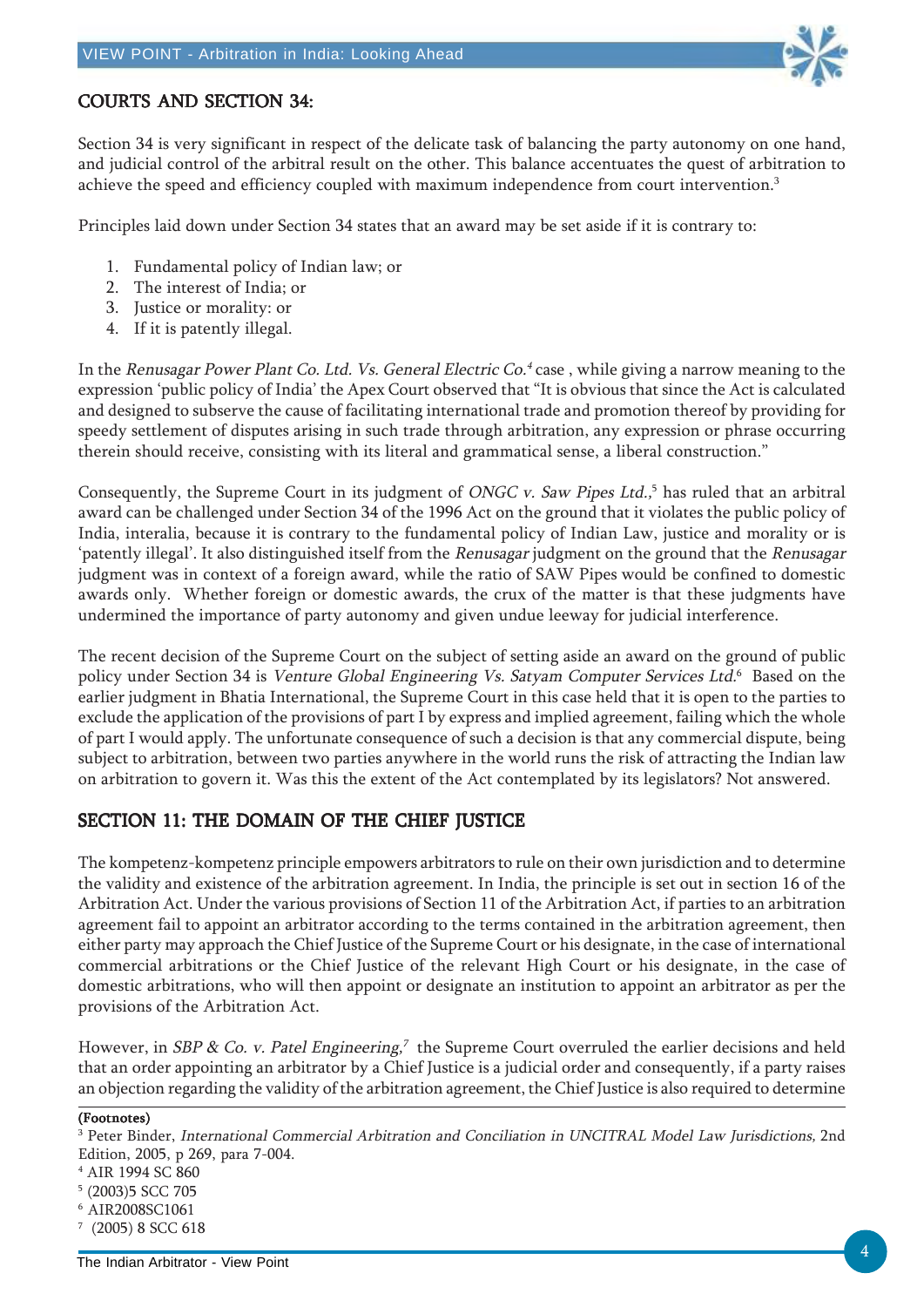

the existence and validity of the arbitration agreement. The Supreme Court further held that the finding of the Chief Justice regarding the existence and validity of the arbitration agreement will be binding on the arbitral tribunal, thus negating the power conferred on the arbitral tribunal to determine the validity of the arbitration agreement under Section 16 of the Act. This judgment has been criticized that the Chief Justice has conferred upon himself powers, which were not envisaged by the legislation, at the cost of the only instrument that reflects the intentions of the parties: the arbitration agreement.

#### BREAKING THE SHACKLES OF JUDICIAL CONTROL

The Act is enacted for the purpose of limiting the intervention of the courts in an arbitral process to the minimum to achieve the object of expeditious resolution of disputes, so that trade and commerce are not affected on account of litigation before a court. The current position of the Indian law in this regard clearly illustrates that it is not conducive to speedy and inexpensive arbitration processes. Party autonomy and the independence and authority of the arbitrators are the hallmarks of this Act. Court involvement should be limited to assistance and giving effect to the arbitration process agreed by the parties. Unnecessary judicial interference falsifies both the trust which the legislature and the parties have placed in the arbitrator, and discourages arbitrators from employing them boldly in the future. The Union Ministry of Law and Justice has now released a consultation paper proposing key amendments to the Arbitration Act. Though a much belated move, it is nevertheless a step in the right direction and provides hope that India would soon become an arbitration friendly jurisdiction.

The consultation paper recommends amending Section 2(2) of the Act to make the Act applicable only to arbitrations in India and making Section 9 and 27 applicable to international commercial arbitration where the place of arbitration is not India, if the foreign award is recognized and enforceable in India. This amendment will essentially achieve what the Bhatia International judgment initially sought to achieve but couldn't. It is a step towards curbing intervention by Indian courts in arbitration where the place of arbitration is not in India, thus bringing it to be in sync with the UNCITRAL Model Law on which the Act is based in the first place.

Another amendment contemplated by the Act is to vest the power to appoint arbitrators, if the parties fail to do so, in the Supreme Court (and not the Chief Justice of India) and in the High Court (and not the Chief Justice of the High Court) under Section 11 of the Act. The amendment also seeks to give an impetus to institutional arbitration, which is widely believed to be more expeditious and cheaper, by making it obligatory upon the Supreme Court and High Court to refer a 'commercial dispute of specified value' to arbitration. The expressions "commercial dispute" and "specified value" shall have the same meaning assigned to them under the Commercial Division of High Court Act, 2009 which is also yet to come into force. Further, to ensure that the process of appointing arbitrators is not encumbered by court delays, the amendment states that the Courts are to appoint an arbitrator within 60 days of the date of service of notice to the opposite party.

#### **Promoting Student Authors**

With a view to promote and support students in developing the qualities of legal research and presentation, IIAM is providing opportunity to law students to publish original, innovative and thought provoking articles on arbitration, mediation, conciliation, dispute resolution and similar topics and critiques on judgments relating to the same topics. Selected articles will be published in the "Indian Arbitrator". From amongst the submitted articles, every year one student author will receive the "Best Young Author" certificate from IIAM.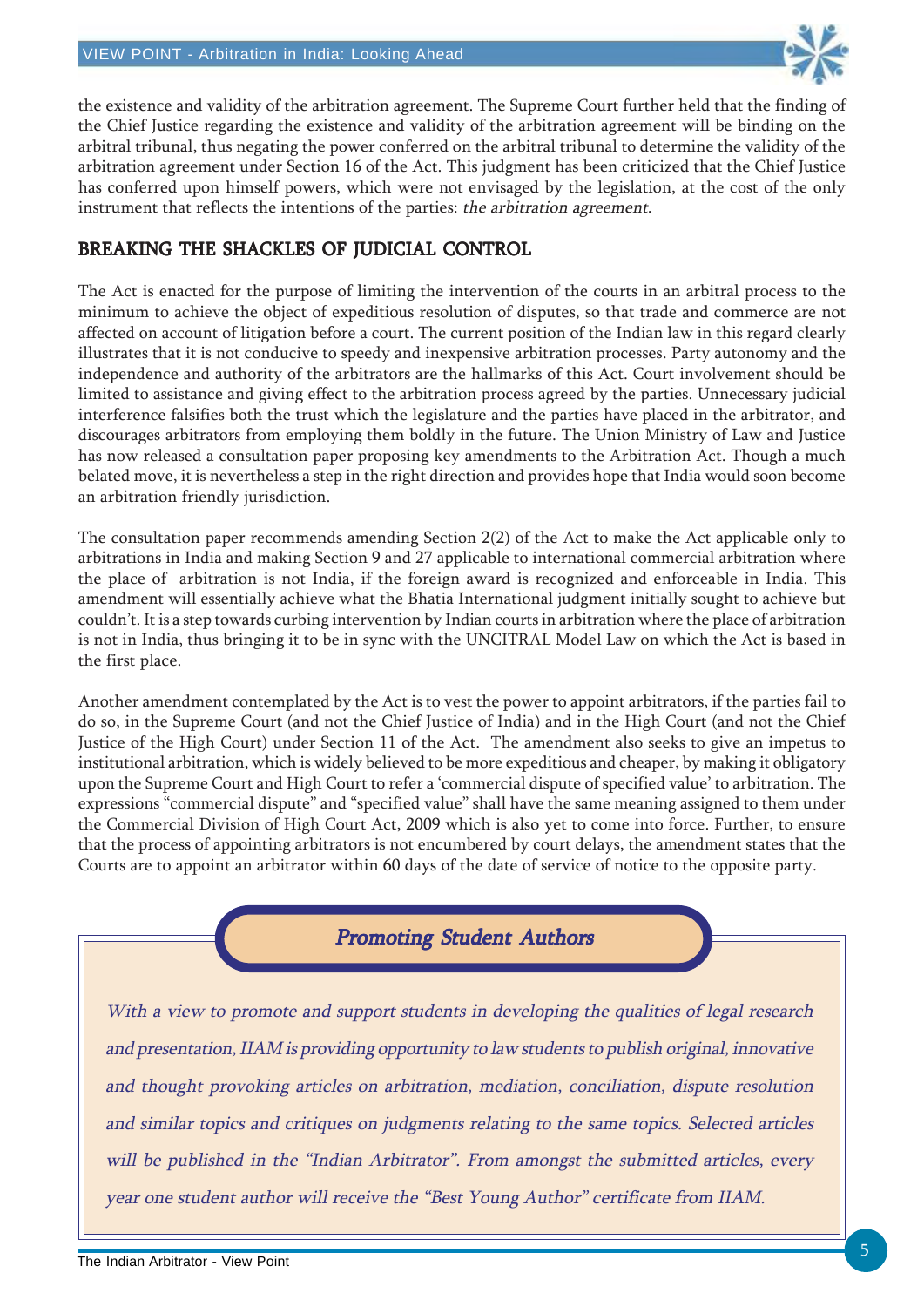

Section 28 of the Arbitration Act deals with rules applicable to substance of the dispute. Section 28 (3) provides that "In all cases, the Arbitral Tribunal shall decide in accordance with the terms of the contract and shall take into account the usages of the trade applicable to the transaction". In Saw Pipes, the Supreme Courts held that an award that is contrary to the terms of the contract would be patently illegal and could be challenged under section 34. The paper proposes to amend section 28  $(3)$  as follows – "In all cases, the arbitral tribunal shall take into account the terms of the contract and trade usage applicable to the transaction." Thus, the proposed amendment seeks to clarify that an arbitral tribunal only needs to take into account the terms of the contract. This should lead to less interference by courts on the ground that the award is against the terms of the contract. Furthermore, to nullify the effect of Saw Pipes noted above, the paper proposes to narrow the scope and meaning of public policy as a ground for setting aside awards. According to the proposed amendment, an award will only be considered to be in conflict with public policy when it is contrary to either the fundamental policy of India or interests of India or justice and morality.

#### CONCLUSION: CONCLUSION:

For all those who were weary of the future of arbitration in India and worried about it not being given the impetus and importance it deserves, there is good news. The Law Minister, on June 23, 2010, released the National Litigation Policy, which aims to reduce the cases pending in various courts in India under the National Legal Mission to reduce average pendency time from 15 years to 3 years. And the very erudite policy-makers have rightly emphasized on the need to resort to arbitration to realize their objectives. The Policy states that government departments and Public Sector Units should employ ADR mechanisms, especially arbitration, where possible and be Efficient and Responsible in respect of arbitration too. The Policy contains some provisions which also give a hawk's eye view of the problems arbitration faces in India. These are:

"…

B) The resort to arbitration as an alternative dispute resolution mechanism must be encouraged at every level, but this entails the responsibility that such an arbitration will be cost effective, efficacious, expeditious, and conducted with high rectitude. In most cases arbitration has become a mirror of court litigation. This must be stopped.

C) It is recognized that the conduct of arbitration at present leaves a lot to be desired. Arbitrations are needlessly dragged on for various reasons. One of them is by repeatedly seeking adjournments. This practice must be deplored and stopped. …

E) Lack of precision in drafting arbitration agreements is a major cause of delay in arbitration proceedings. This leads to disputes about appointment of arbitrators and arbitrability which results in prolonged litigation even before the start of arbitration. Care must be taken whilst drafting an arbitration agreement. It must correctly and clearly reflect the intention of the parties particularly if certain items are required to be left to the decision of named persons such as engineers are not meant to be referred to arbitration.

F) Arbitration agreements are loosely and carelessly drafted when it comes to appointment of arbitrators. Arbitration agreements must reflect a well defined procedure for appointment of arbitrators. Sole arbitrator may be preferred over a Panel of three Arbitrators. In technical matters, reference may be made to trained technical persons instead of retired judicial persons.

G) It is also found that certain persons are "preferred" as arbitrators by certain departments or corporations. The arbitrator must be chosen solely on the basis of knowledge, skill and integrity and not for extraneous reasons. It must be ascertained whether the arbitrator will be in a position to devote time for expeditious disposal of the reference."

> "Never Play With The Feelings Of Others Because You May Win The Game But The Risk Is That You Will Surely Lose The Person For A Life Time". ~ Shakespeare ~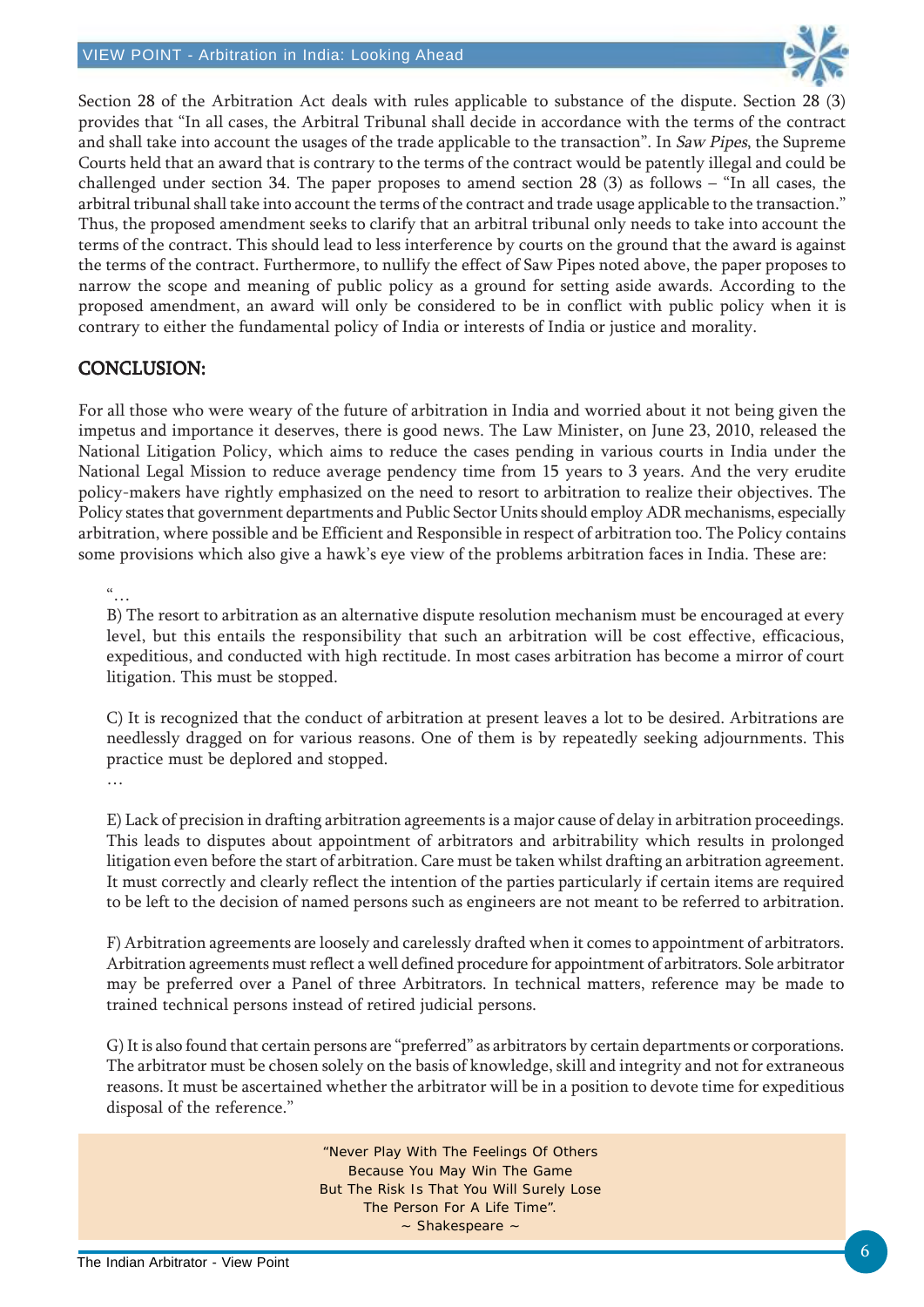

These clauses more or less sum up the obstacles faced by arbitration in India and should be kept in mind by not just the Government or its agencies, but also business houses, lawyers and judges who would only benefit from it.

The stage is all set for the growth and rise of commercial arbitration to new heights. If the current zeal and enthusiasm to reform the Act and to bring into existence other laws which will aid arbitration in India, is maintained, then nothing can come in the way of India becoming one of the world's favorite jurisdiction for commercial arbitration, much like Singapore, London or even Paris.

(Author: Trisha Mitra is a  $4<sup>th</sup>$  year law student of Symbiosis Law School, Pune, India)



Mr. Rabbit was walking down the road when he spotted a crow at the tiptop of a very tall tree.

He shouted, "Good Morning, Mr. Crow."

Mr. Crow shouted back down, "Good Morning Mr. Rabbit."

Mr. Rabbit shouted up, "Whatcha doin' today?" and the answer shouted back down was, "Absolutely nothin' Mr. Rabbit, absolutely nothin' and loving it."

Well, that sounded pretty good to Mr. Rabbit, so he shouted back up, "Do you think I could do that too?"

Mr. Crow shouted back down, "I don't see why not!"

So, Mr. Rabbit lay down on the side of the road and began doing absolutely nothing.

In 30 minutes, a fox came along and ate him.

The moral of the story is: You can get away with doing absolutely nothing, but only if you are really high up.



#### **Are you interested to promote Mediation Clinics?**



Indian Institute of Arbitration & Mediation welcomes you to take part in an exiting attempt of social transition to make our world a safe, sustainable, peaceful and prosperous place to live. Make an important contribution by adopting or supporting Community Mediation Clinics in India.

**For details visit www.communitymediation.in**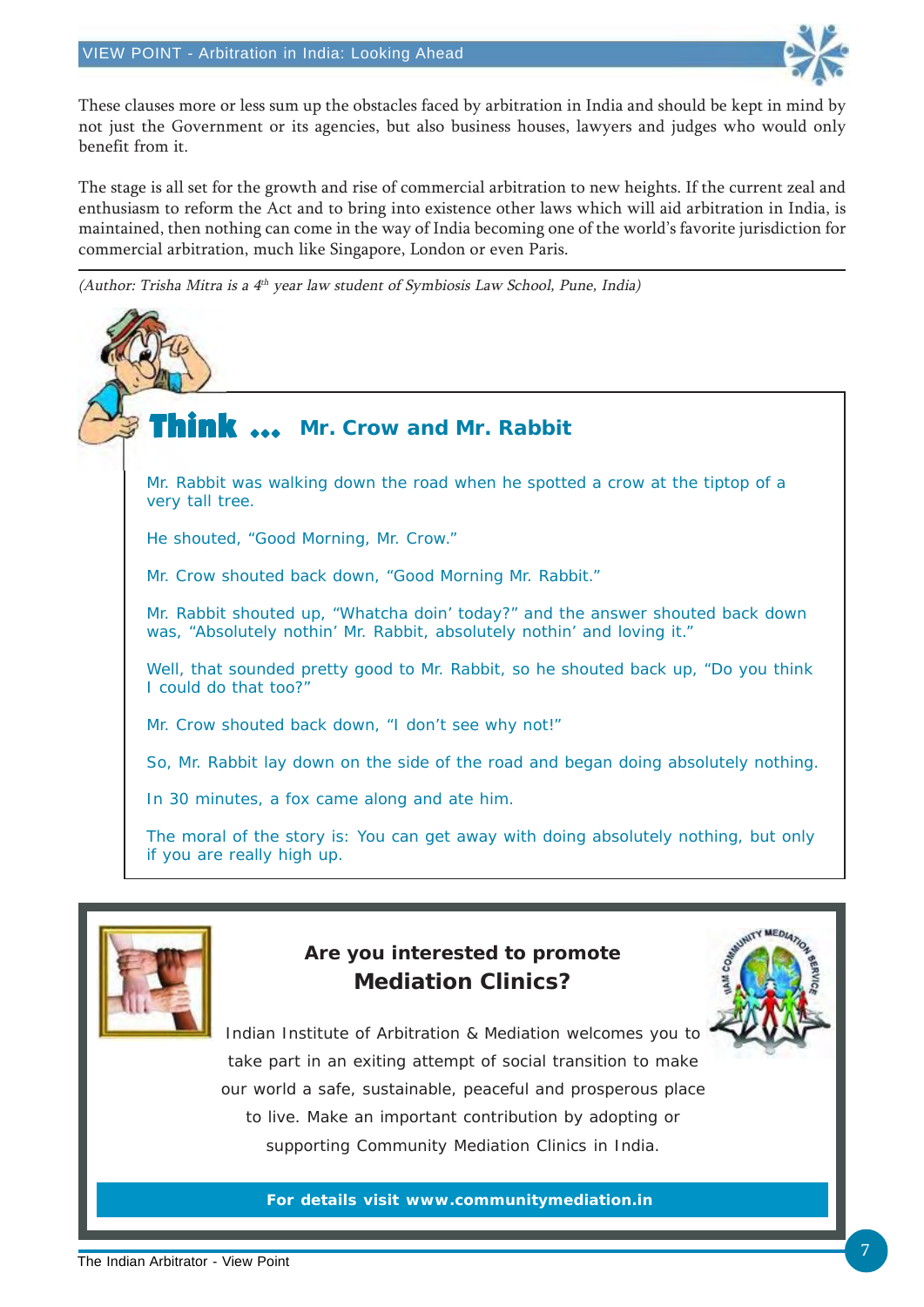

# Divorce Mediation as a mentally healthier process for children

: REBECCA NELSON

No matter how it is done, divorce will likely be a traumatic event to any child as they struggle with the instability of their once secure world is turned upside down. Clearly the more cooperational process of a mediated divorce provides an advantage to the adversarial process of traditionally litigated divorce both for the parents and for the children. The divorce mediation process does not necessarily eliminate all of the problems associated with a traditionally litigated divorce; however it can reduce the tension, thereby reducing the stress level. The author gives an overview.

Children of parents who are going through the process of a separation and divorce experience a myriad of emotions that include but are not limited to anxiety, depression, anger, guilt, resentments and fear. Although it may be nearly impossible to avoid any negative emotions at all for these children, it is possible that the process of divorce mediation over a traditionally litigated divorce can minimize the intensity of these. To understand how the traditional process of divorce can more negatively affect children, we need to understand the key differences between these two paths leading to a legal divorce.

In a traditional divorce one party will retain an attorney to represent them, who will then draft up a Petition for Divorce typically demanding that their client be awarded everything: custody, child support, alimony, the house, the cars etc… Once the Petition is drafted then it is filed with the family court and served to the other spouse, thus provoking a response from the other attorney. This is a process that typically elicits anger and resentments from each spouse, likely reflecting in their daily activities, specifically their children. Parents can become so overcome with managing these emotions that they may have less patience for their children, who can be exacerbated by difficulties with getting proper sleep and increased financial concerns. It is not unusual for parents to discuss their anger towards their spouse with friends or family on the phone, unknowingly being overheard by their children. Some adults will even use their children as a pawn in the games that ensue in the process of a couple getting a divorce or even try to get their children to side with them in the dispute. In litigated divorces processes, the spouses are generally told not to have any direct communication with one another because the lawyers are paid to represent their party. Finally, the judge is the final voice deciding the outcome of each line in the case, thus parents are forced to have an outside party to make their major life decisions. Clearly co-parenting can become quite difficult or nearly impossible as tempers flare and children often suffer as a result.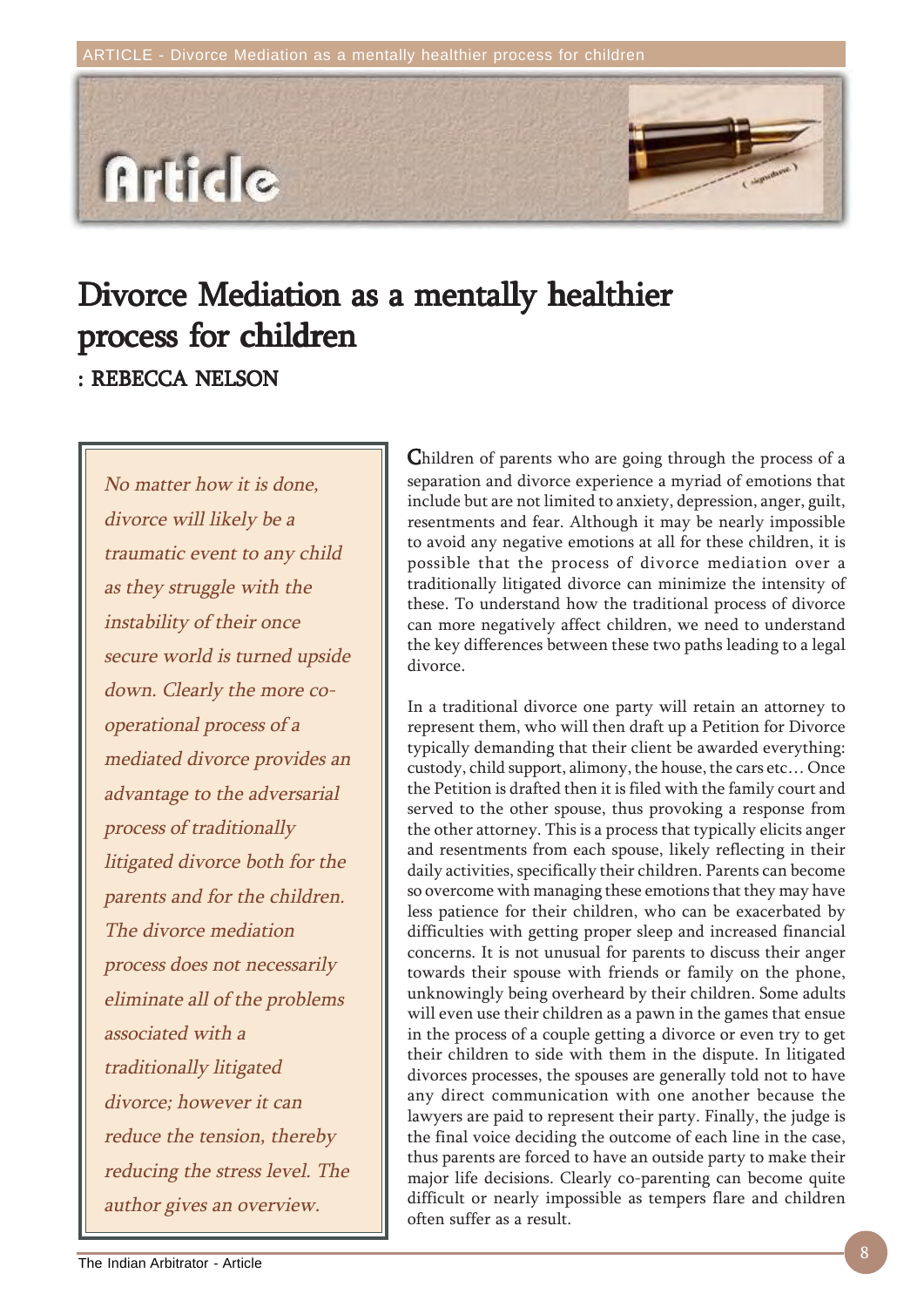#### ARTICLE - Divorce Mediation as a mentally healthier process for children



The divorce mediation process does not necessarily eliminate all of the problems associated with a traditionally litigated divorce; however it can reduce the tension, thereby reducing the stress level of both parents. In the process of mediation a nonbiased third party who does not represent either party helps the husband and wife negotiate the terms of their divorce in a way that is fair and equitable to both parties. Couples that use mediation are more content with the existing child-care arrangements, and less likely to have disagreements about child contact. Agreements reached in mediation are vital to making and maintaining cooperative relationships between divorcing parents. Mediation increases aspects of positive co-parenting after the divorce, thus improving their ability to manage their emotions. Simply put, happier parents, happier children.

No matter how it is done, divorce will likely be a traumatic event to any child as they struggle with the instability of their once secure world is turned upside down. Clearly the more cooperational process of a mediated divorce provides an advantage to the adversarial process of traditionally litigated divorce both for the parents and for the children. Parents that are encouraged to negotiate the terms of their divorce on their own are overall more cooperative with the plans for co-parenting. In a mediated process the goal is not to "win" the divorce and the winners are the various family members who will benefit from a more cooperative process.

(Author: Rebecca Nelson is a licensed marriage and family therapist (LMFT) and a certified divorce mediator. She is also the co-founder of Hope Counseling and Mediation Center, LLC in Lincoln, Rhode Island, USA (http:// www.hopecounselingri.com)

Interested to contribute Articles?

We would like to have your contributions. Articles should be in English. Please take care that quotations, references and footnotes are accurate and complete. Submissions may be made to the Journals Division, Indian Institute of Arbitration & Mediation, G-209, Main Avenue, Panampilly Nagar, Cochin - 682 036 or editor@arbitrationindia.com.

Publication of the Article will be the discretion of IIAM and submissions made indicates that the author consents, in the event of publication, to automatically transfer this one time use to publish the copyrighted material to the publisher of the IIAM Journal.



A turkey farmer was always experimenting with breeding to perfect a better turkey. His family was fond of the leg portion for dinner and there were never enough legs for everyone.

After many frustrating attempts, the farmer was relating the results of his efforts to his friends at the general store get together.

"Well I finally did it! I bred a turkey that has 6 legs!" They all asked the farmer how it tasted.

"I don't know" said the farmer. "I never could catch the darn thing!"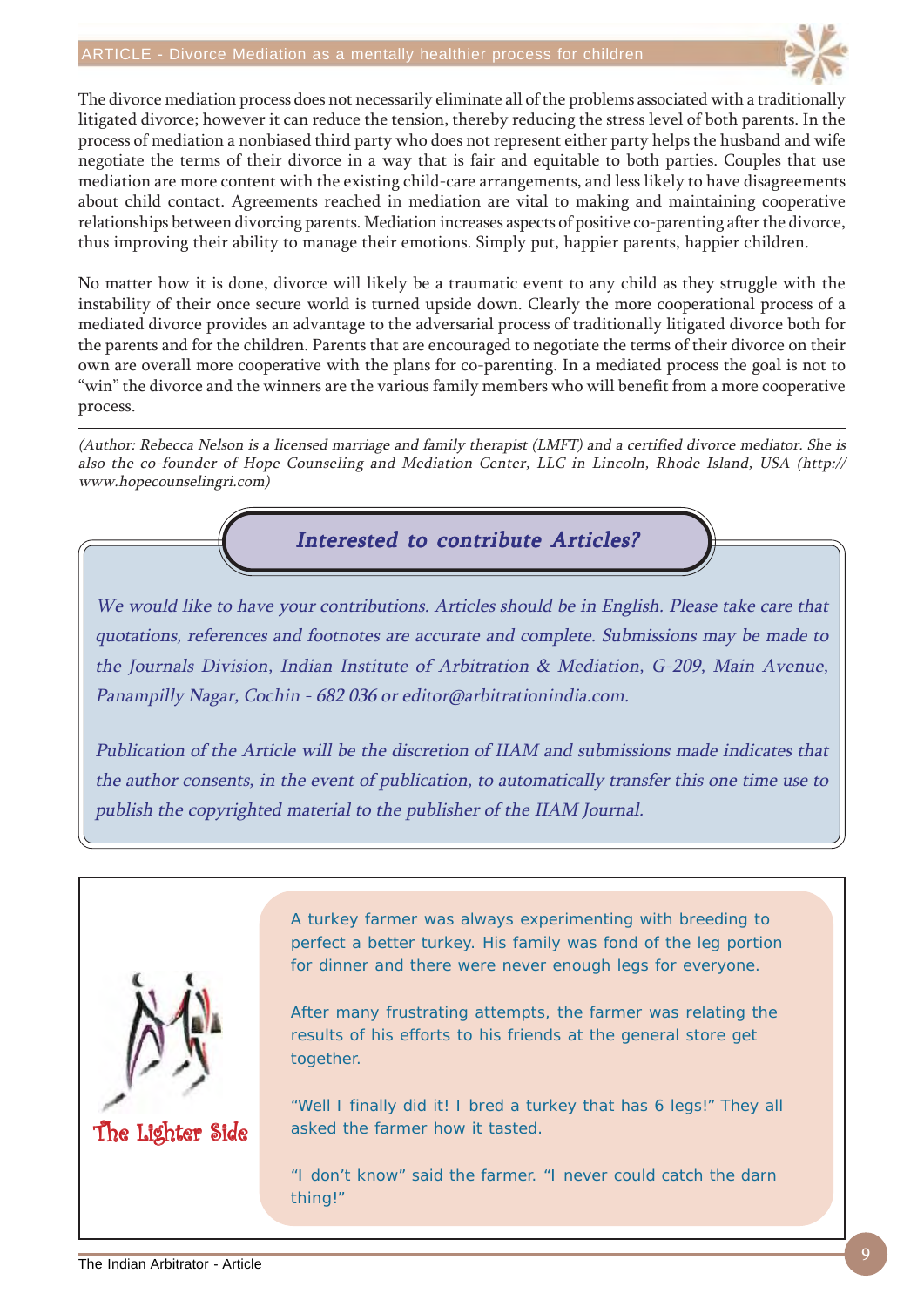

### Chinese Supreme Court urges Judges to use Mediation

China's Supreme People's Court (SPC) has told Judges around the country to use mediation more often in settling disputes and promoting community harmony. The Supreme Court said that in circumstances where mediation can be used in Court, they 'should take every opportunity to encourage the litigants to resolve disputes through mediation rather than through formal legal proceedings' - in a press release that appeared on the SPC website.

### Writ Jurisdiction not absolute bar in case of Arbitration Clause – Supreme Court of India

The Supreme Court of India in "Union of India v Tantia Construction Pvt Ltd" considered the extent to which the High Courts in India are entitled to exercise their powers under the writ jurisdiction, notwithstanding the presence of an arbitration clause in the agreement entered into between the parties. The court held that the presence of an alternate remedy (ie, going down the arbitration route) did not constitute a bar on the High Courts from entertaining the dispute in its writ jurisdiction, especially in light of the injustice apparent from the facts of the case.



**Conference** Poverty and the International Economic Legal System: Duties to the World's Poor Event in Basel, Switzerland Thursday, 20 October 2011 –Saturday, 22 October 2011

International trade and investment have been supported by economists and policymakers as a primary means for lifting populations out of poverty. Recent economic turmoil has caused some observers to question accepted view. Given states' acceptance of the Millennium Development Goals, they have obligations to reduce poverty, but few directions how to do so. How do the legal frameworks of trade, investment, financial regulation, and commercial arbitration relate to this duty? This conference will address the particular topic of "duties to address poverty" from multiple international economic law viewpoints. Global experts in each of these fields will discuss the impacts such rules have, or could have, on efforts to reduce poverty. The conference will be looking for solutions to questions about whether the rules regulating international economic activities are sufficient to ensure that poverty reduction is an actual result, and suggesting changes where necessary.

For more details, see: http://www.arbitrationindia.com/htm/events.html